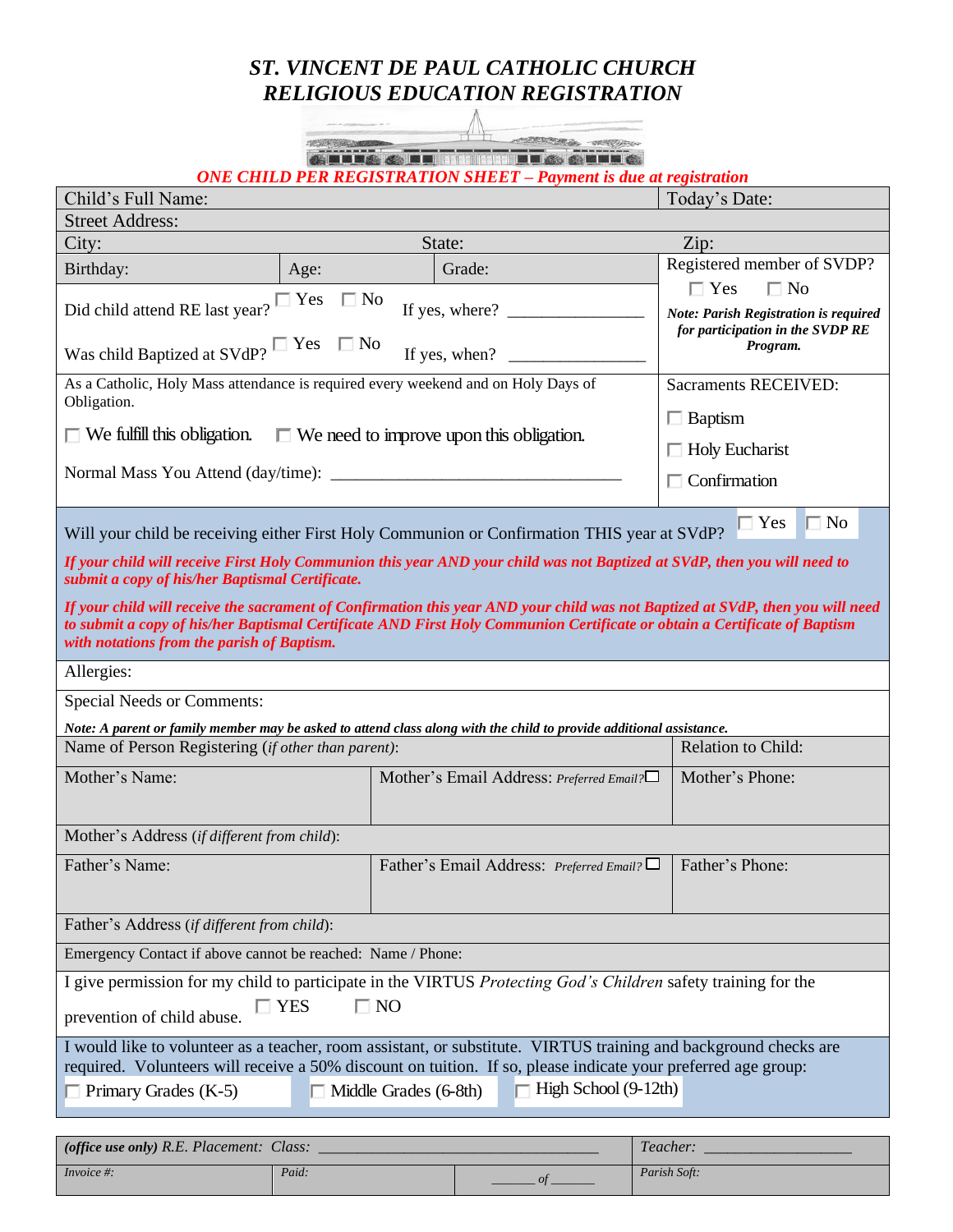| <b>YEARLY REGISTRATION FEES:</b>                |                                                                                                                                                                                                                          |  |  |  |
|-------------------------------------------------|--------------------------------------------------------------------------------------------------------------------------------------------------------------------------------------------------------------------------|--|--|--|
| 50% is due at the time of registration          |                                                                                                                                                                                                                          |  |  |  |
|                                                 | EARLY BIRD DISCOUNT only applies IF PAID IN FULL BEFORE AUGUST 11 <sup>th</sup>                                                                                                                                          |  |  |  |
| <b>Registration Fees:</b>                       |                                                                                                                                                                                                                          |  |  |  |
| 1 child<br>$\bullet$                            | $$125$ – early bird \$100                                                                                                                                                                                                |  |  |  |
| 2 children<br>$\bullet$                         | $$200 - early bird $175$                                                                                                                                                                                                 |  |  |  |
| $\bullet$                                       | 3 or more children $$275 - early bird $250$                                                                                                                                                                              |  |  |  |
| First or Second Year Confirmation Registration: |                                                                                                                                                                                                                          |  |  |  |
| $\bullet$                                       | There is an additional \$50 retreat fee charged for each student in Confirmation I and II                                                                                                                                |  |  |  |
| $\bullet$                                       | <b>Post Confirmation Free</b>                                                                                                                                                                                            |  |  |  |
| <b>Your Initials Here</b>                       | If your child is given a take home book, it is expected to be returned at the end of the<br>year. If textbook is not returned, you will be assessed a fee of \$20. (Not applicable to<br><b>Confirmation workbooks.)</b> |  |  |  |

## **ALL IN-CLASS MEETINGS WILL BE HELD ON SUNDAY MORNINGS FROM 10:30 – 11:45 a.m.**

**(Sunday Holy Mass is at 9:00 a.m. and 12 noon. Please refer to RE calendar for class dates)**

| <b>Class</b>                                                  | <b>Class Descriptions</b>                                     |
|---------------------------------------------------------------|---------------------------------------------------------------|
| Kindergarten                                                  | Introduction to the Faith                                     |
| $1st$ Grade                                                   | First Year First Holy Communion Preparation                   |
| $2nd$ Grade                                                   | Second Year First Holy Communion Preparation                  |
| $3rd - 8th$ Grades                                            | Received First Holy Communion                                 |
| 3 <sup>rd</sup> -8 <sup>th</sup> Grades Sacrament Preparation | In need of Baptism and/or First Holy Communion                |
| $9th$ Grade                                                   | <b>First Year Confirmation Preparation</b>                    |
| $10th$ Grade                                                  | Second Year Confirmation Preparation                          |
| $11th - 12th$ Grade                                           | Confirmed, Bible Study and Topics on the Catholic Faith, Free |

### **ATTENDANCE POLICY**

#### **The Archdiocese of Atlanta requires a 90% attendance rate for Religious Education classes.**

#### **TO RECEIVE First Holy Communion:**

- MUST attend 24 out of the 27 scheduled classes for  $1<sup>st</sup>$  and  $2<sup>nd</sup>$  year sacrament preparation
- Complete all extra activities such as retreats
- Understand basic concepts and principles of the Catholic Faith as required
- Actively participate in weekly Holy Mass and parish life **(sign in sheet required)**

## **TO RECEIVE Confirmation in 10th grade:**

- MUST attend 24 out of the 27 scheduled classes for  $1<sup>st</sup>$  and  $2<sup>nd</sup>$  year sacrament preparation
- Complete all extra activities such as retreats and saint report
- Complete 25 service hours
- Actively participate in weekly Holy Mass and parish life **(sign in required)**
- Complete personal interview with Pastor
- Have a solid knowledge of Catholic Faith and conviction to claim the faith as yours for life.
- $\bullet$  A 9<sup>th</sup> grader with no recent formal religious formation will be evaluated for proper class placement.

| I have read and agree to the PAYMENT POLICY and the<br>ATTENDANCE POLICY. |                       |
|---------------------------------------------------------------------------|-----------------------|
|                                                                           | Parent Signature Here |